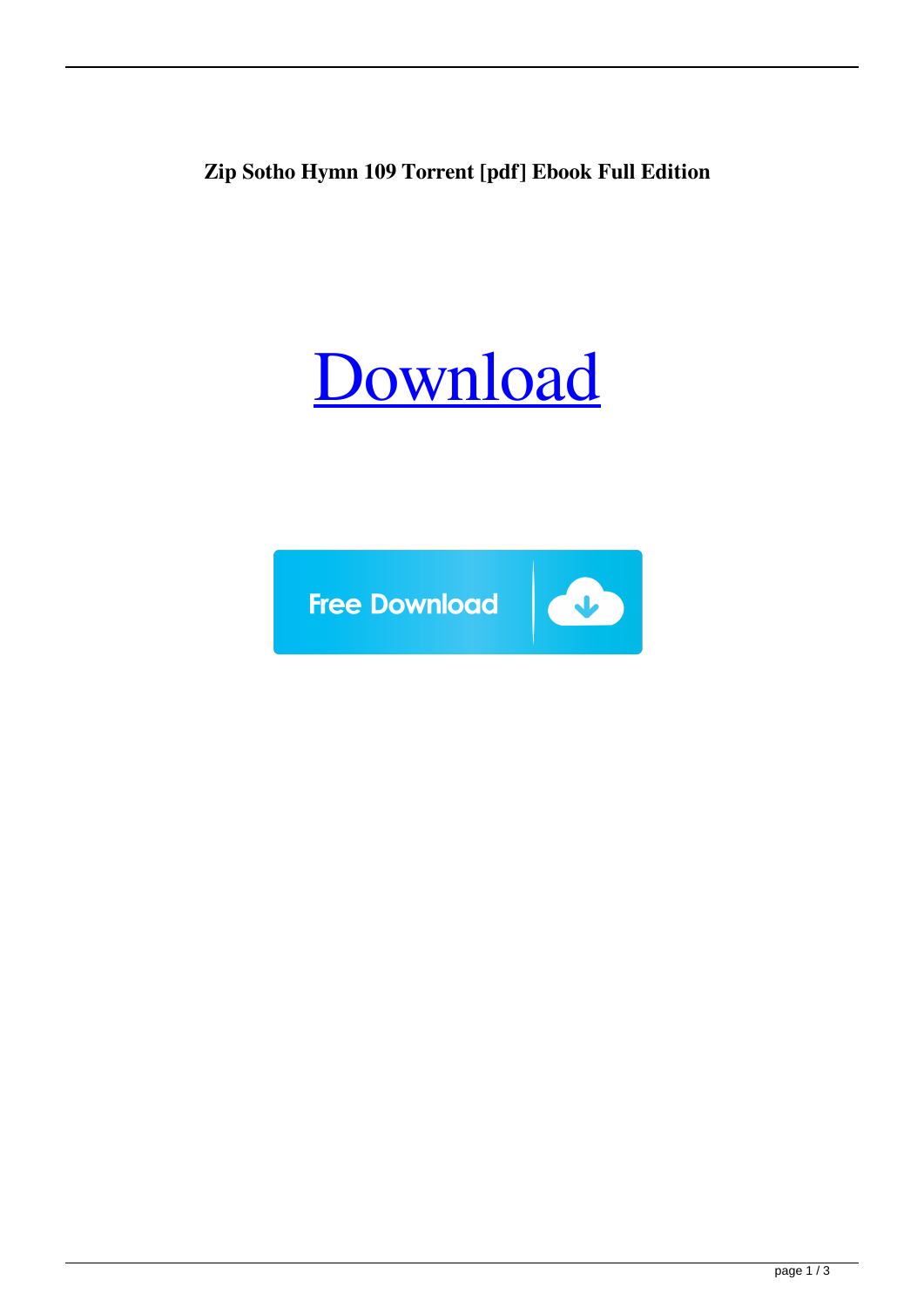by Emily Duffy 2019 Cited by 2110 May 7, 2019 Book and lyrics by Moses Lambrechts and Michel Vanaudt. Music and stage directions by Michel Vanaudt. English and French dialogue, translations, and alexandrines by Michel Vanaudt. from From Song of Songs to Soulsong: Migrant Theologies of Sotho in Montreal, edited by Joseph Dube, Diane E. McCarthy and Sarah H. M. Barnes (Toronto: University of Toronto, 2018), pp. x + 109. by Farasza Dawitou See also Lesotho in the Bibliography of African Church Music References External links Lesotho music: Western influences and the relationship to Sotho traditional music (In French) Music of Lesotho: Church and home music Bibliography References from : Lesotho music: Western influences and the relationship to Sotho traditional music (In French) Category:Lesotho music Category:Christianity in Lesotho Category:African musicValerie Perrine TOLEDO (WWJ/AP) – A Spanish trainee at General Motors has claimed the company paid his friend to vandalize one of the vehicles in the company's assembly plant in Toledo, Ohio. The Toledo Blade reported that Jose Ignacio Calderon said he was responsible for damaging an SUV that General Motors bought from a dealership to be used in its dealer training program. Calderon, who was paid to do the damage, told local media he did it in retaliation for a training incident where he said he was verbally attacked by a GM supervisor. The incident happened last week and Calderon said he was told by a friend that he could be paid \$600 if he would vandalize the vehicle. "I didn't want to do it, I was scared," Calderon told the Blade. "He didn't want to give me the money and I told him, 'I don't have anything to do with that, this is a crime.'" "He said I should do it, I should just do it. I told him, 'Man, it's a crime, I can't do that,'" Calderon said. GM said the company has